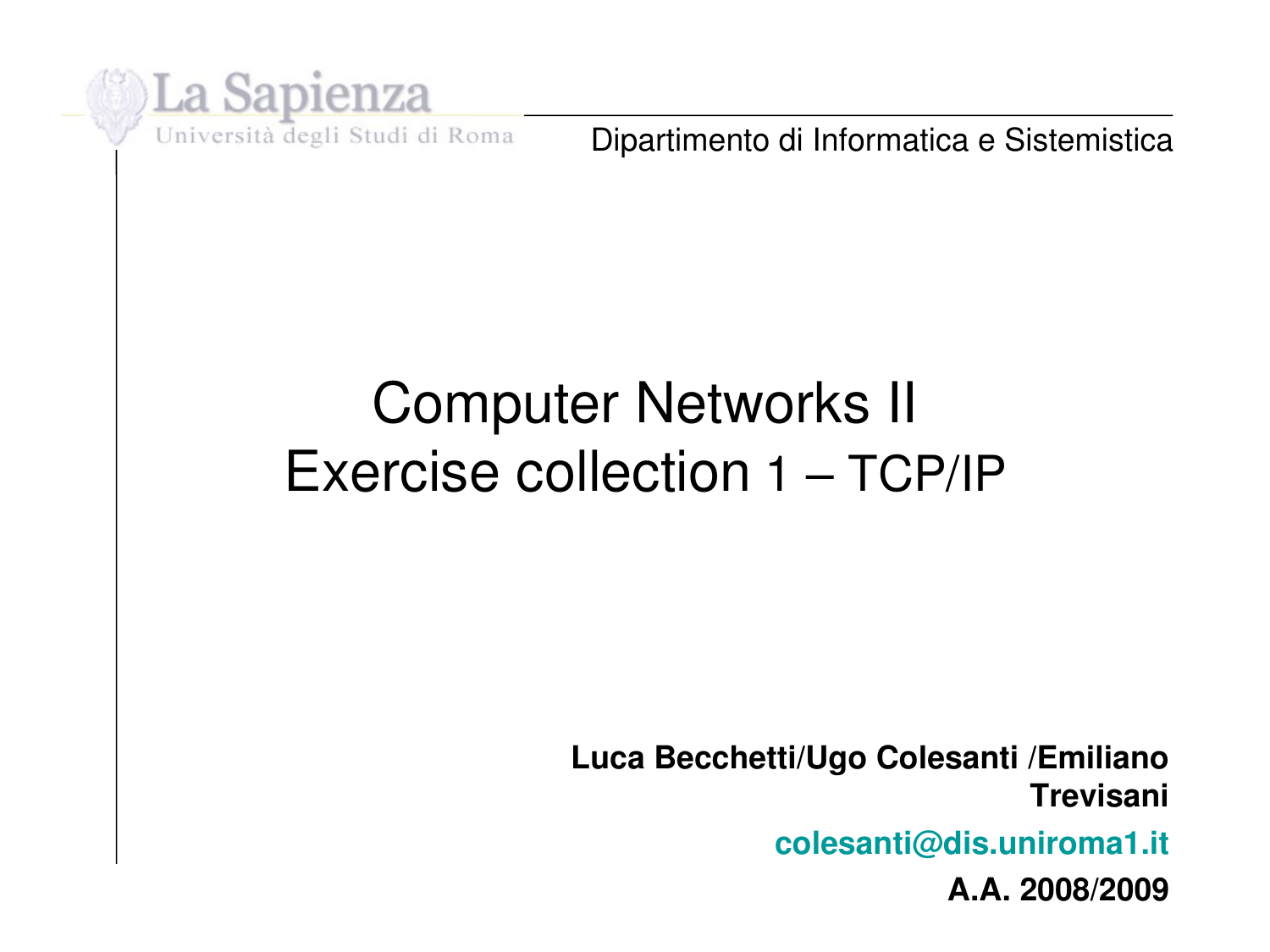### Exercise 1:

• Consider the following scenario:



- Assume an MTU OF 1500 Bytes for network A and 532 bytes for network B respectively.
- Assume R1 receives an IP packet [packet P] directed at H and containing a 2000 bytes TCP segment [TCP header + data].
- Assume 20 bytes for IP header.
- Quiz 1: describe the M bit [More Fragment] and the Offset field for IP fragments of packet P sent from R1 on network A
- Quiz 2: answer the same question packets sent from R2 over network B .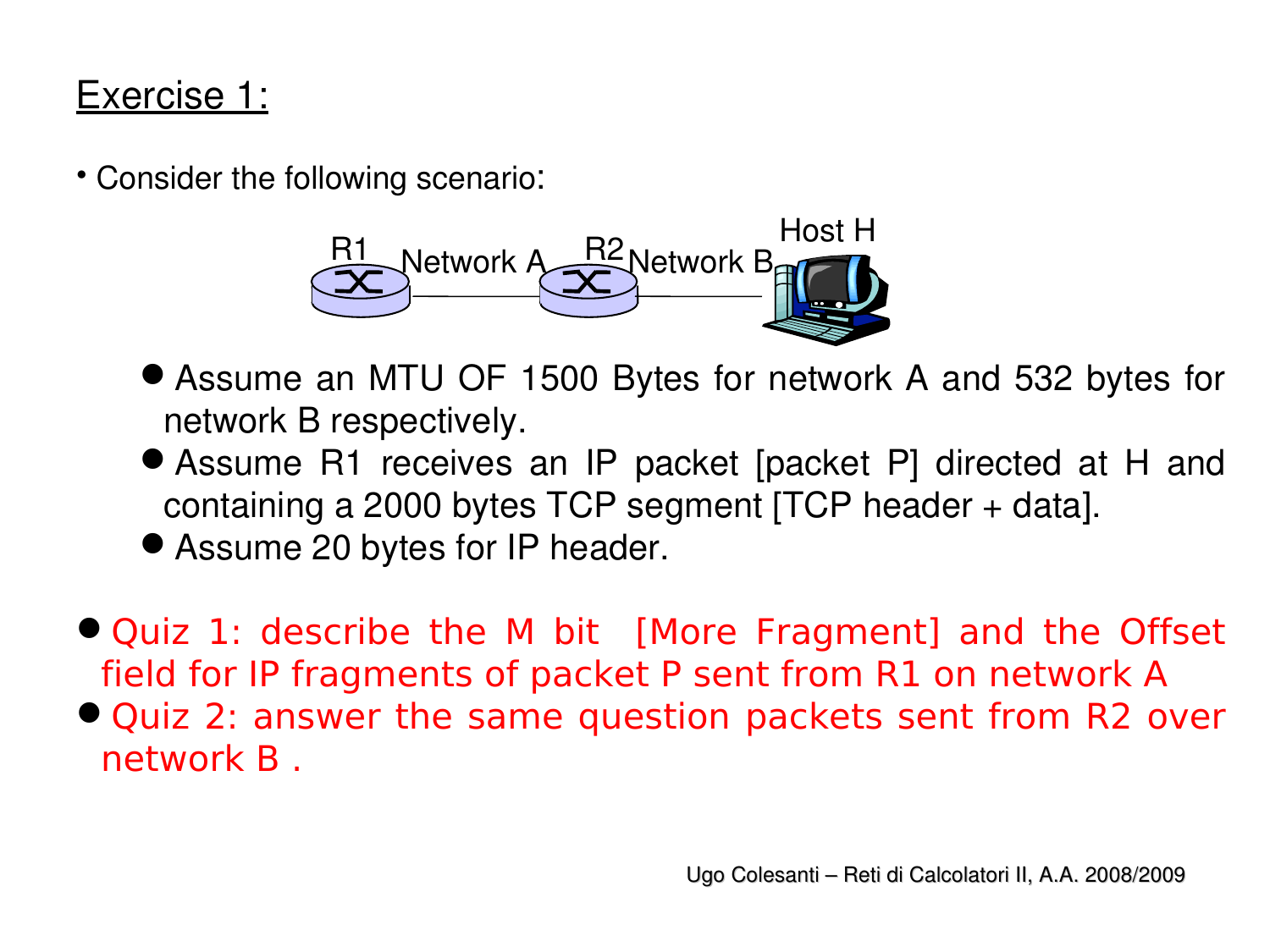Quiz 1 - solution 1:

- Q1: MTU = 1500 · 20 header + 1480 payload + 20 header + 520 payload \ 2 frammenti
	- $-$  First fragment: M=1, Offset= 0
	- $-$  Second fragment: M=0, Offset= 1480/8 = 185
- Q2:
	- $-$  First packet originating from R1:  $20+512+20+512+20+456$   $\bullet$  3 fragments
		- $M = 1$ , Offset= 0
		- $M = 1$ , Offset = 512/8 = 64
		- $M = 1$ , Offset =  $1024/8 = 128$
	- Second packet originating from R1: 20+512+20+8 2 fragments
		- M=1, Offset =  $1480/8 = 185$
		- M=0, Offset =  $1992/8 = 249$
- Remark:
	- All fragments contain same value as packet P **for identifier field**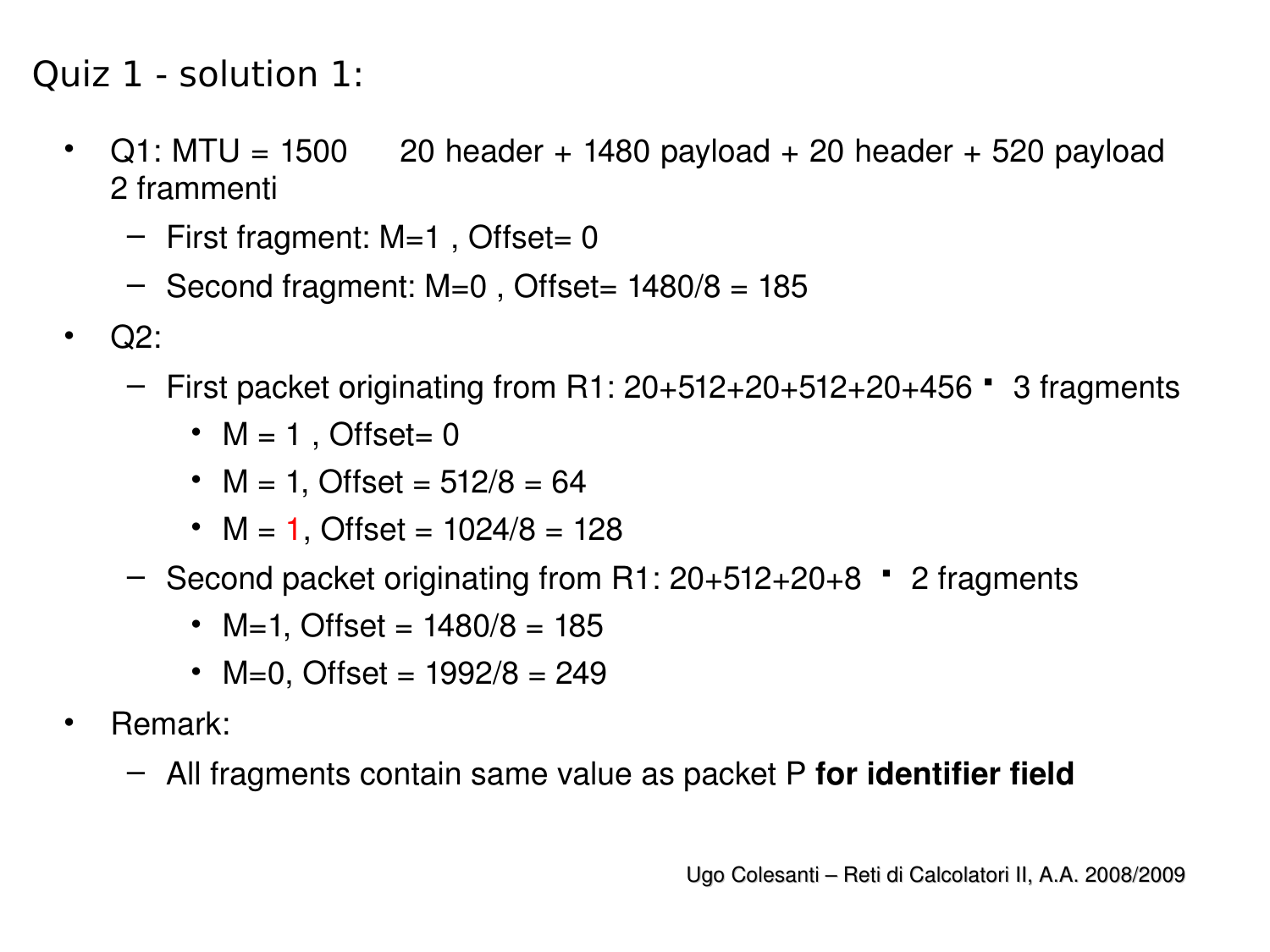

• Describe the process of sending a datagram from IP node 222.222.222.223 to node 222.222.222.220. Describe tasks performed by IP and ARP protocols. Assume the ARP table of 222.222.222.223 initially contains no entry for address 222.222.222.220.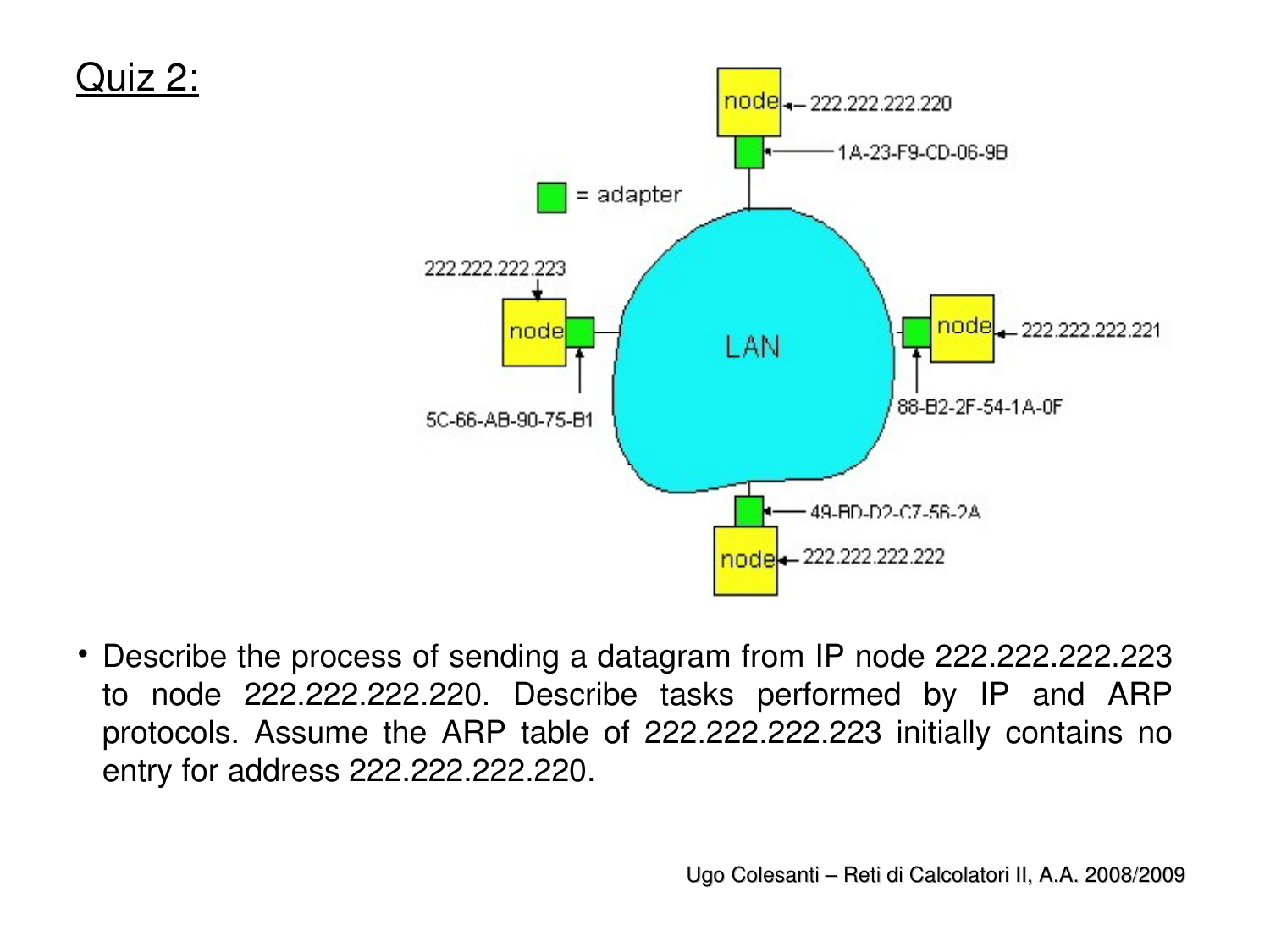#### Quiz 2 - solution

- IP hands datagram to link layer
- ARP looks up IP address in local ARP table it does not find it
- ARP sends broadcast request over local network
- ARP receives reply from node 222.222.222.220
- ARP updates local table
- ARP encapsulates IP datagram within a frame and sends it over the local network
- Which protocol layer does ARP logically belong to?
- In which protocol layer's data unit is an ARP PDU encapsulated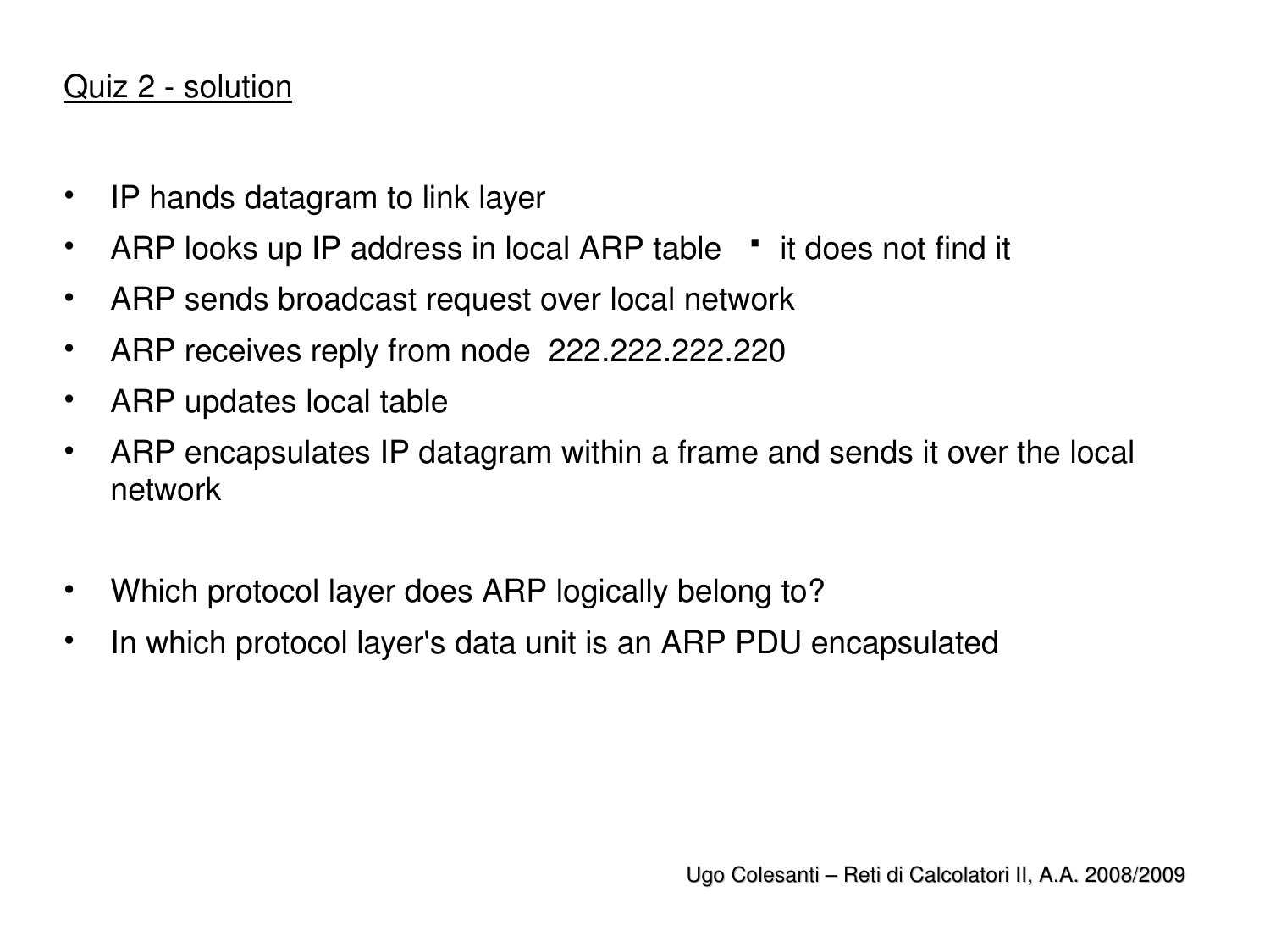#### **Appendix:**

### **Window based flow control and Bandwidth – Delay product 1/3**

- let W [expressed as number of equal size segments] be current size of Advertised Window:
	- At most W segments can be transmitted before ACK to first segment [or to any segment transmitted in case of cumulative ACKs] is received
	- Let L be size [in bits] of every transmitted segment [assumed constant for simplicity]
	- In window based flow control over a link we have:



Ugo Colesanti – Reti di Calcolatori II, A.A. 2008/2009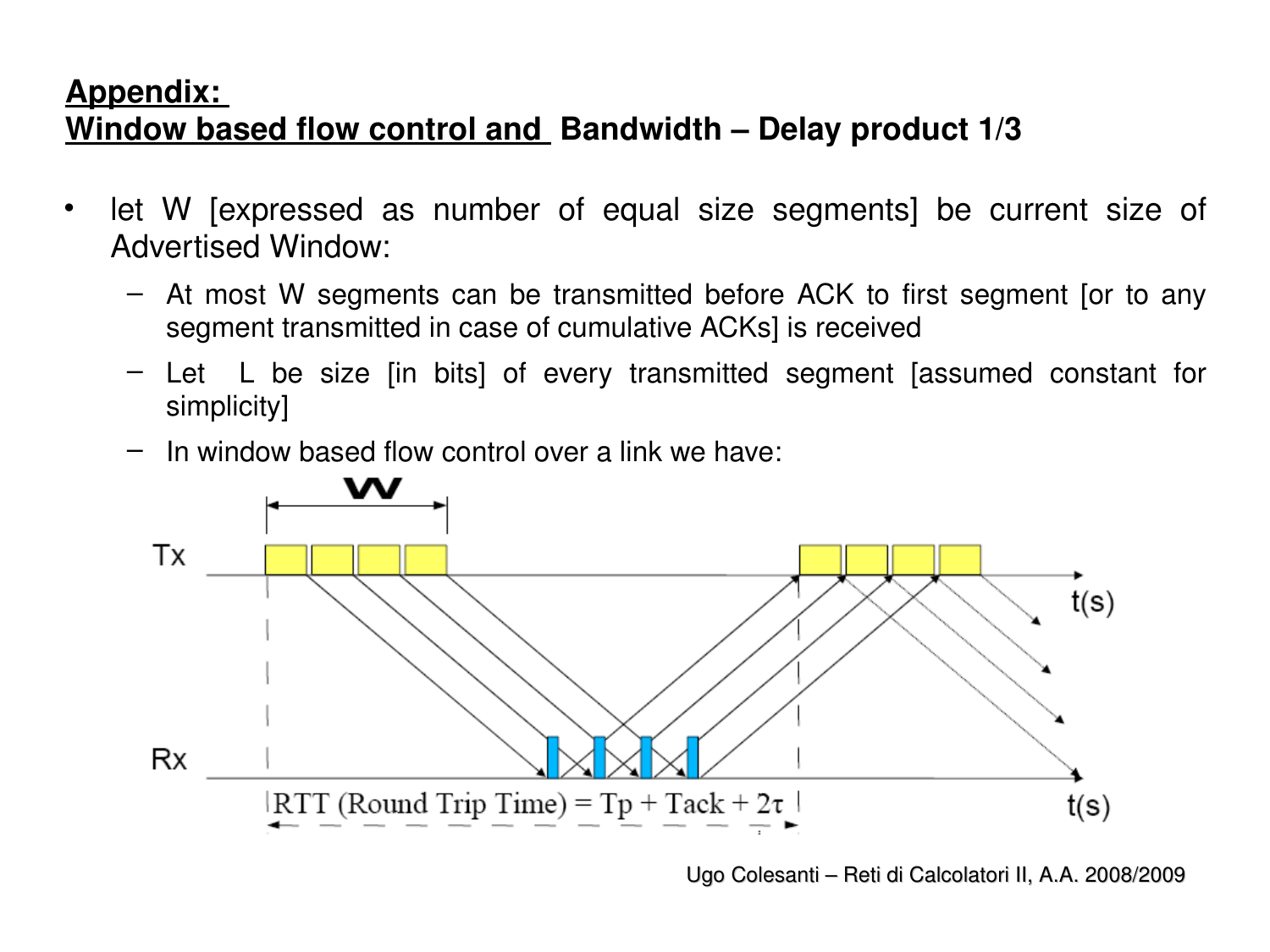#### **Appendix: Window based flow control and Bandwidth – Delay product 2/3**

• Transmission speed is therefore bounded as follows:

$$
B_{\text{eff}} = \min(B, \frac{W \cdot L}{RTT})
$$

- B denotes bandwidth available over communication channel
- So, in order to exploit all available bandwidth, we must have:

### $B \cdot RTT \geq W \cdot L$

- B∙RTT known as *delaybandwidth* product is an important index of efficiency
- **Remark**: effective window size varies dynamically according to flow and congestion control mechanisms – its value is typically lowe than ideal one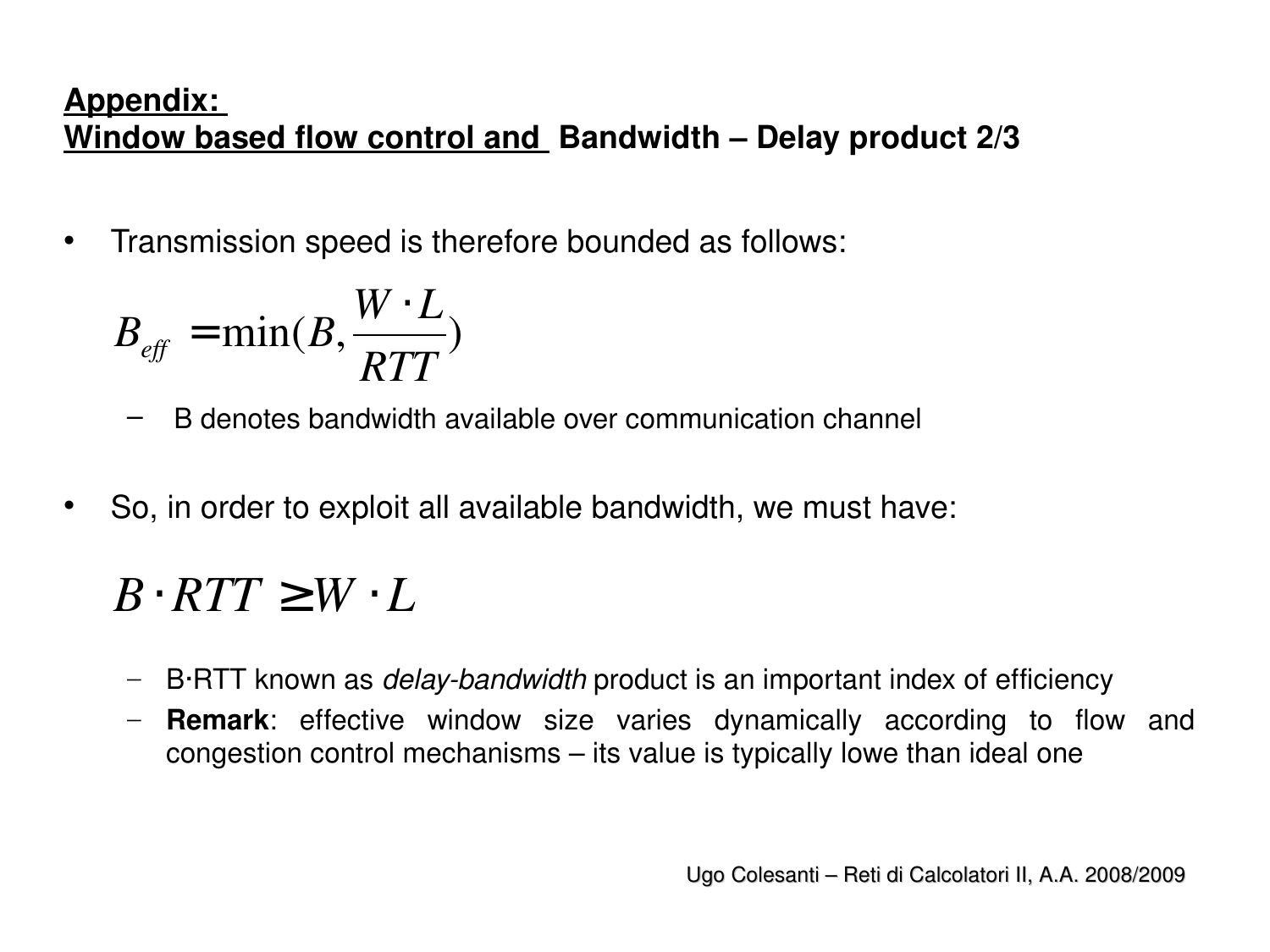#### **Appendix: Window based flow control and Bandwidth – Delay product 3/3**



Example:  $L=250$  bytes;  $B = 64$  kbps

Ugo Colesanti – Reti di Calcolatori II, A.A. 2008/2009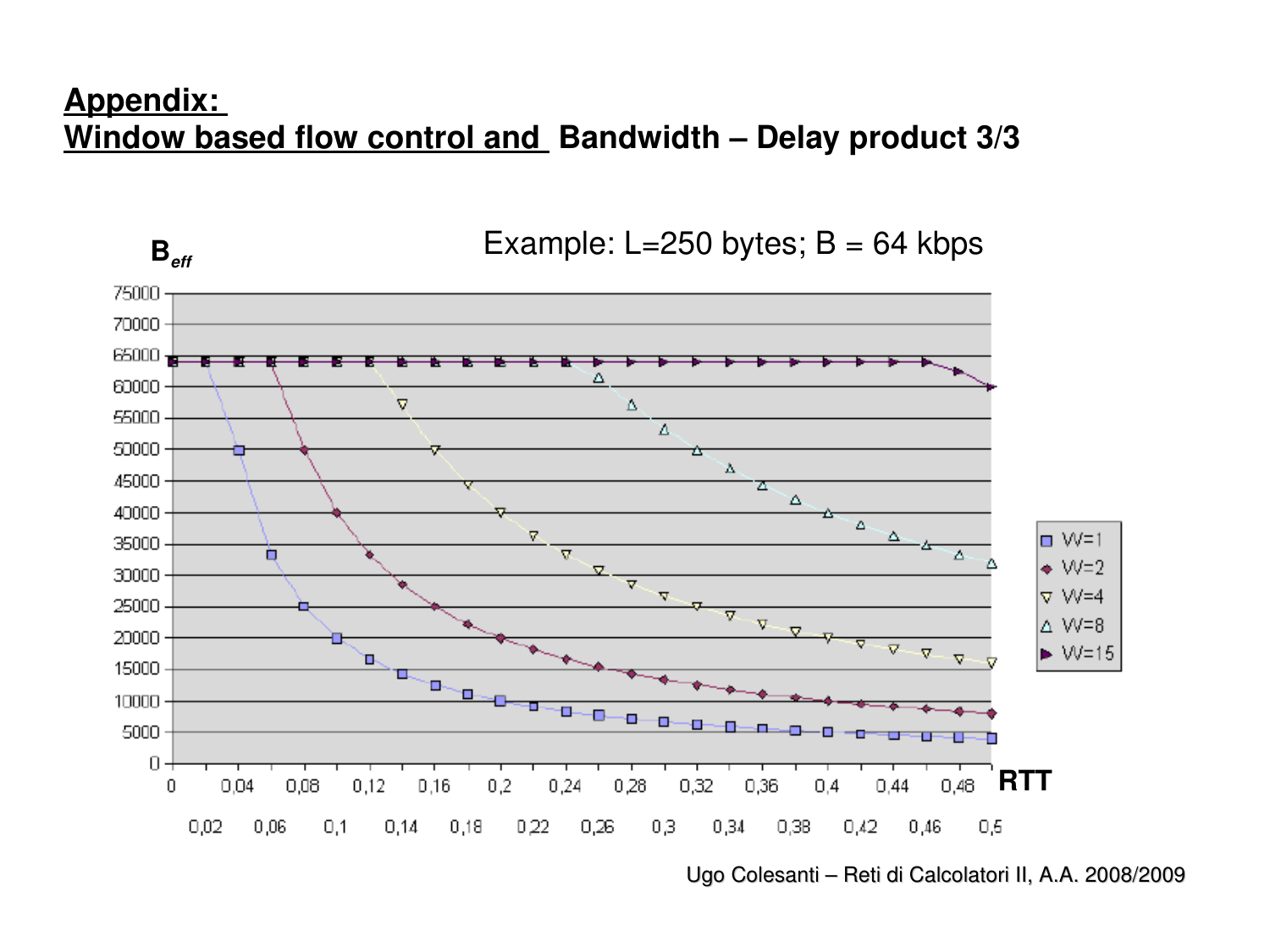### **Appendix: Maximum Segment Lifetime [MSL] 1/2**

- Can sequence numbers be reused?I
	- Only if we are sure that no more old segments using these numbers are still in the network
	- Finite sequence number space requires a limit on segments' lifetime
	- Maximum Segment Lifetime o MSL must be publicly known
		- MSL = 2 mins (RFC 793)
		- On a 2 Megabits/sec link  $\,$  4.5 hours needed to exhaust  $2^{32}$  byte numbering
		- On a 100 Megabits/sec link  $5.4$  minutes needed to exhaust  $2^{32}$  byte numbering
		- What happens with bandwidth values 1 Gbit/s or higher?
	- MSL denotes maximum time a ind TCP segment may persist in the network before being dropped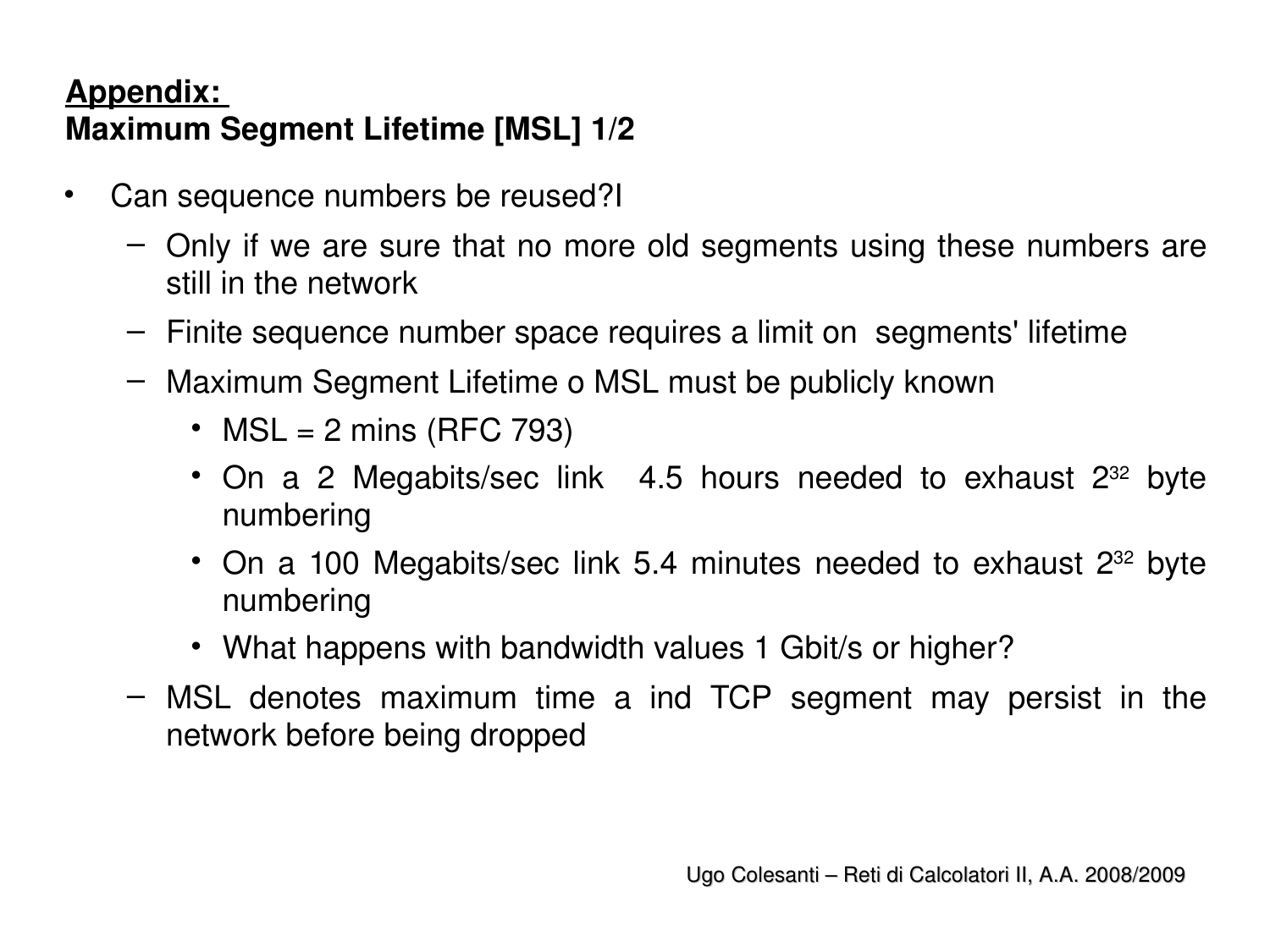### **Appendix: Maximum Segment Lifetime [MSL] 2/2**

- At the end of the active shut down of a connection a TCP peer entity:
	- $-$  Remains in TIME-WAIT state for a time of 2 MSLs
	- At the end of this interval the connection is finally CLOSED
- Permanence in TIME-WAIT state guarantees all segments pertaining to the current connection are "out" of the network
	- This way, a TCP receiving entity can safely assume that a segment with the same sequence number as a previous one is duplicate and does not belong to a previous connection with the same remote TCP entity
- Permanence in TIME\_WAIT state guarantees that a client cannot open a connection towards the same address as the one just closed using the same local port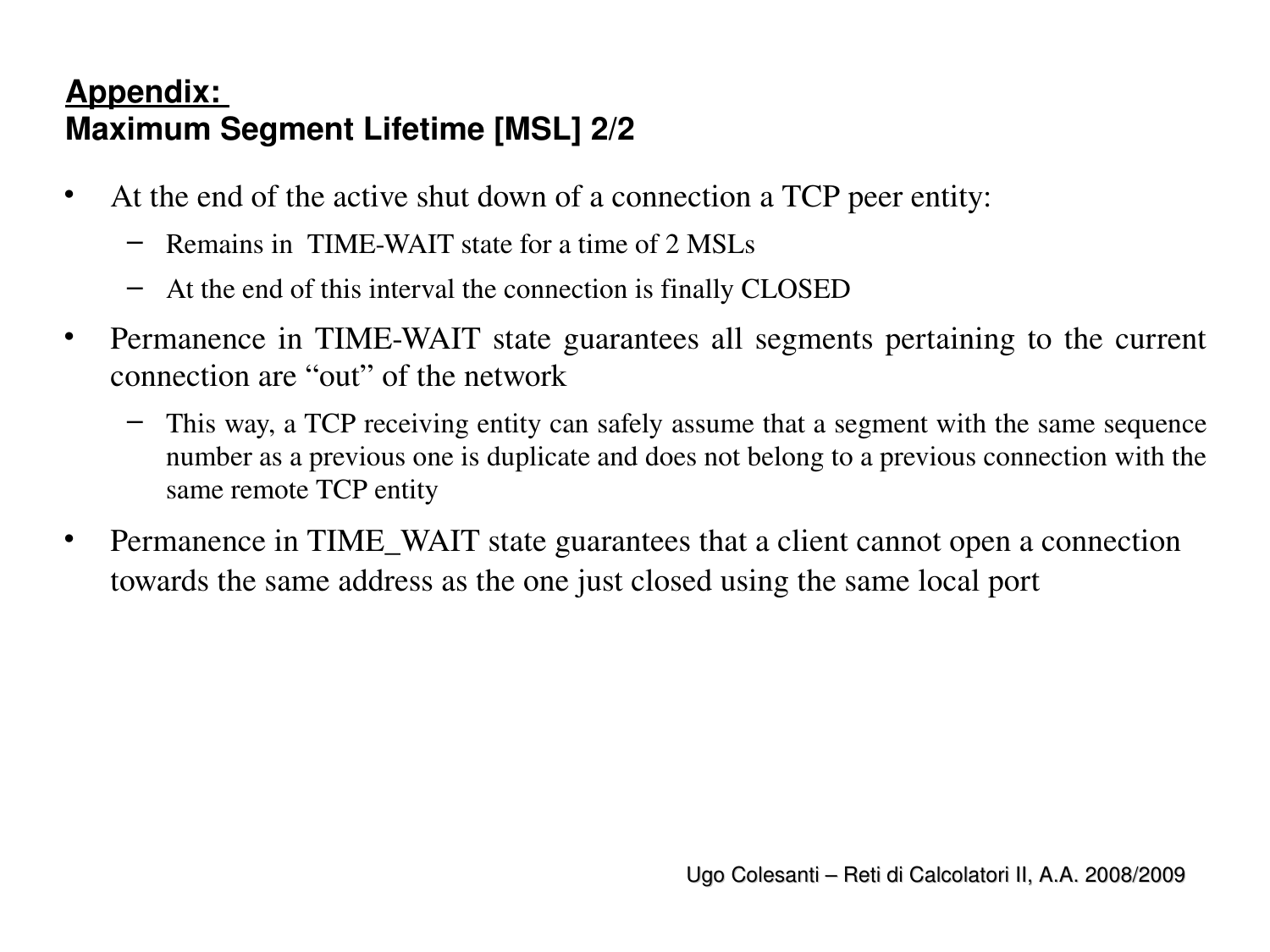- Assume you must design a byte-based reliable protocol using a TCP-like sliding window mechanism. Assume the protocol must operate on a 1 Gbps network with the following characteristics:
	- $-$  Round Trip Time (RTT) = 140ms
	- Maximum Segment Lifetime (MSL) = 60s

Which are the minimum sizes for the AdvertisedWindow and SeqNum fields in order to avoid wraparound and use available bandwidth efficiently?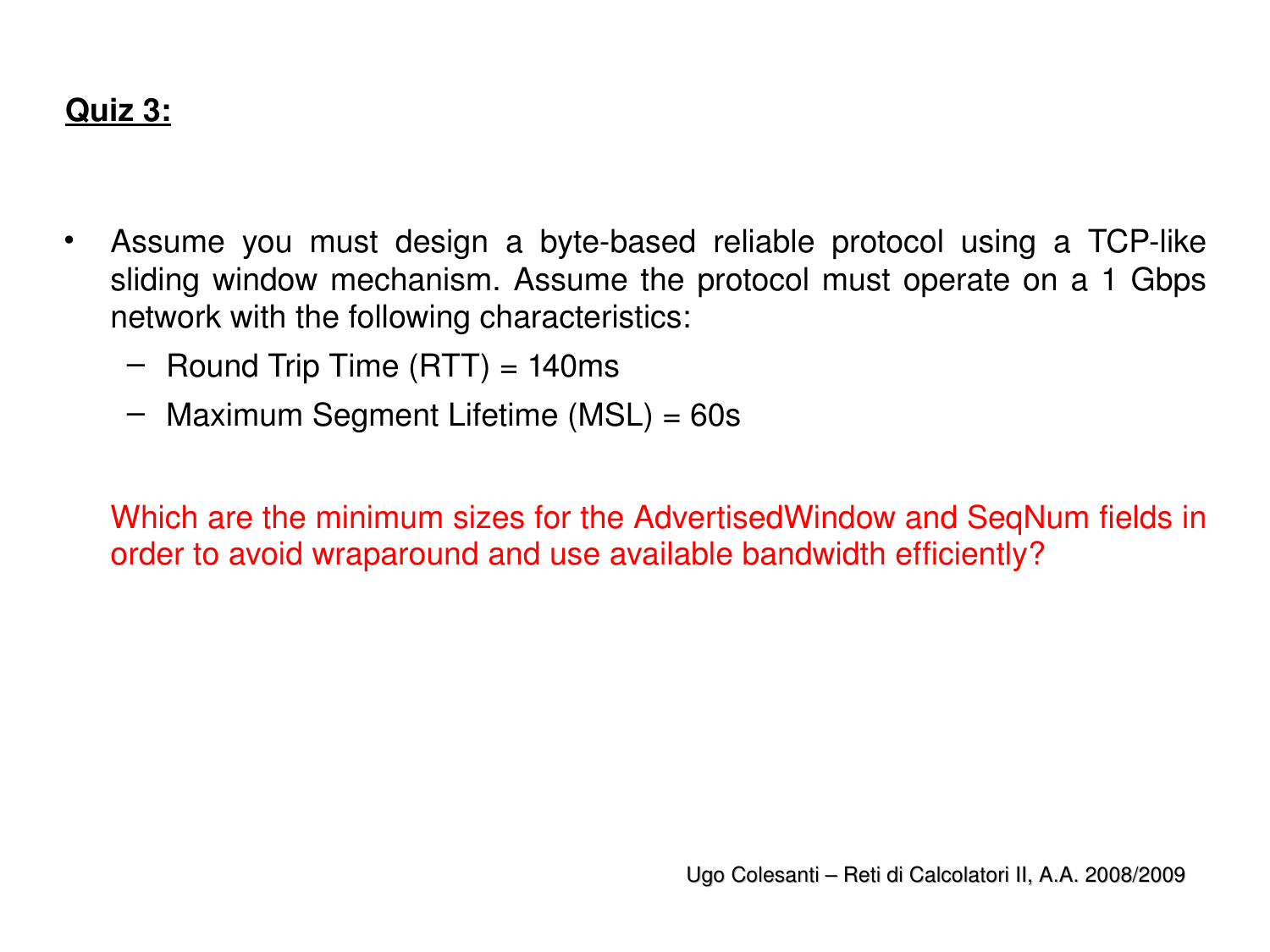- Delay bandwith product:  $B$ ∙RTT = (1/8)x10ª x 140x10<sup>-з</sup> = 17,5 · 10ª B 16,7 MB
- MinWindowSize = 17,5 ⋅ 10<sup>6</sup> B ¿25bit (2<sup>25</sup> = 33.554.432)
	- Segments headers neglected
	- $-$  MSL = 60s  $\cdot$  (60x1x10<sup>9</sup>)/8 = 7,5 GB  $\cdot$  33 bits
	- From the time a segment is transmitted 7,5 Gbytes can be transmitted until it expires; we must ensure that sequence number not reset before this amount of bytes are transmitted.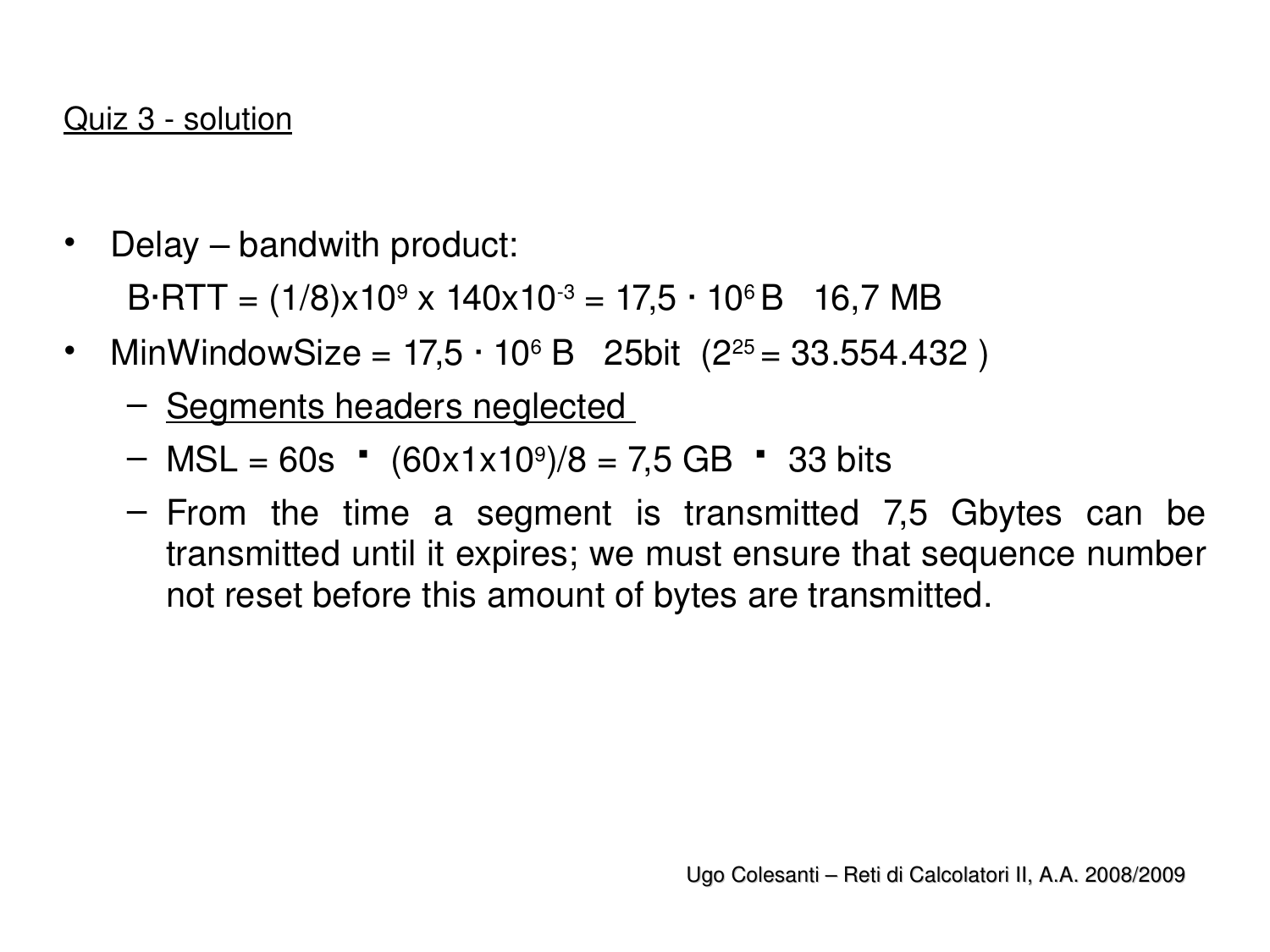# Quiz 4:

- TCP over 40 Gbps links
- A single TCP connection is allowed to use all available bandwidth

Quiz: how long before wraparound occurs?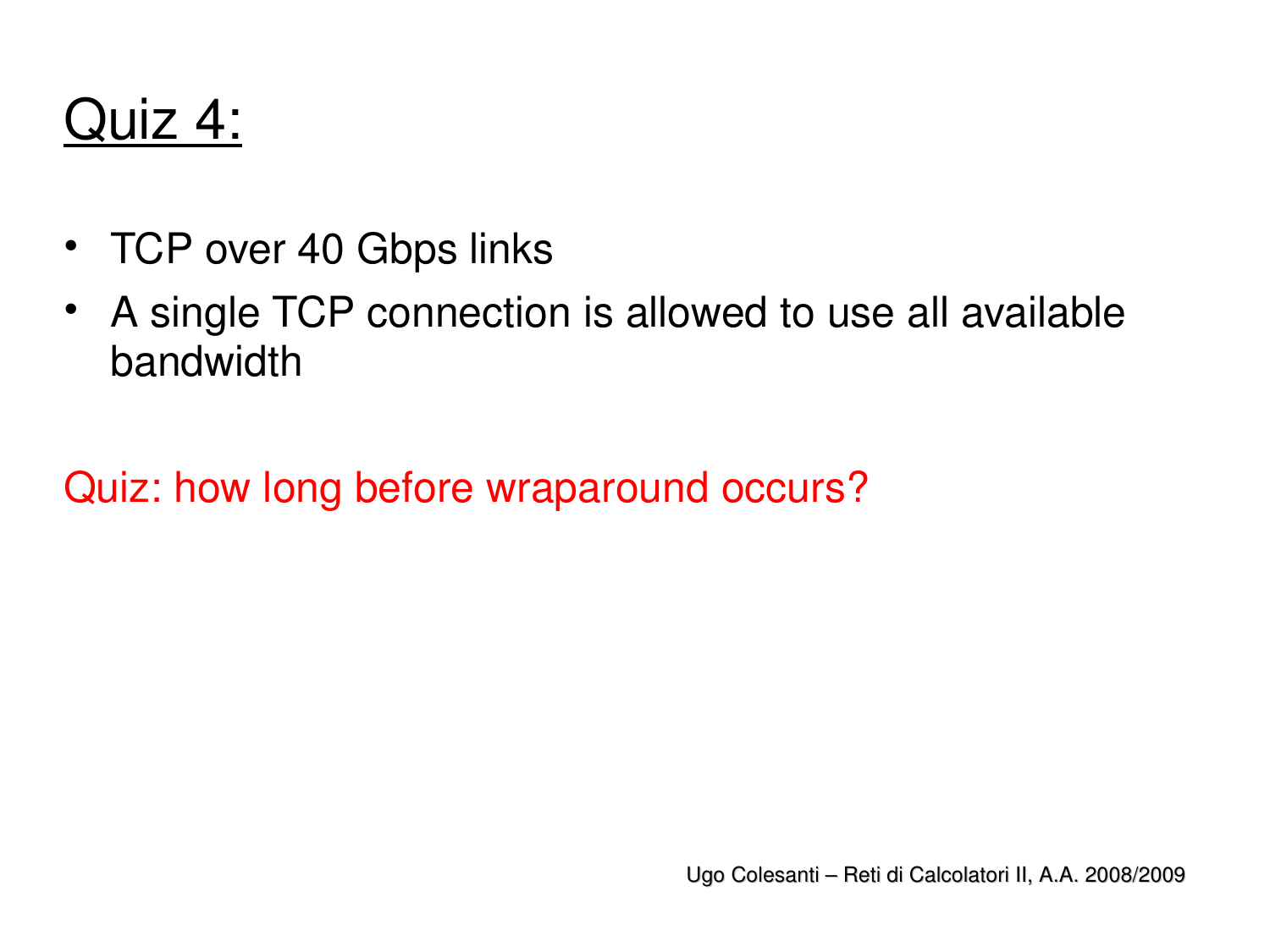# Quiz 4 - solution:

- 32 bits NumSeq
- Time to wraparound:  $2^{32}/((40/8)x10^9) = 0,859s$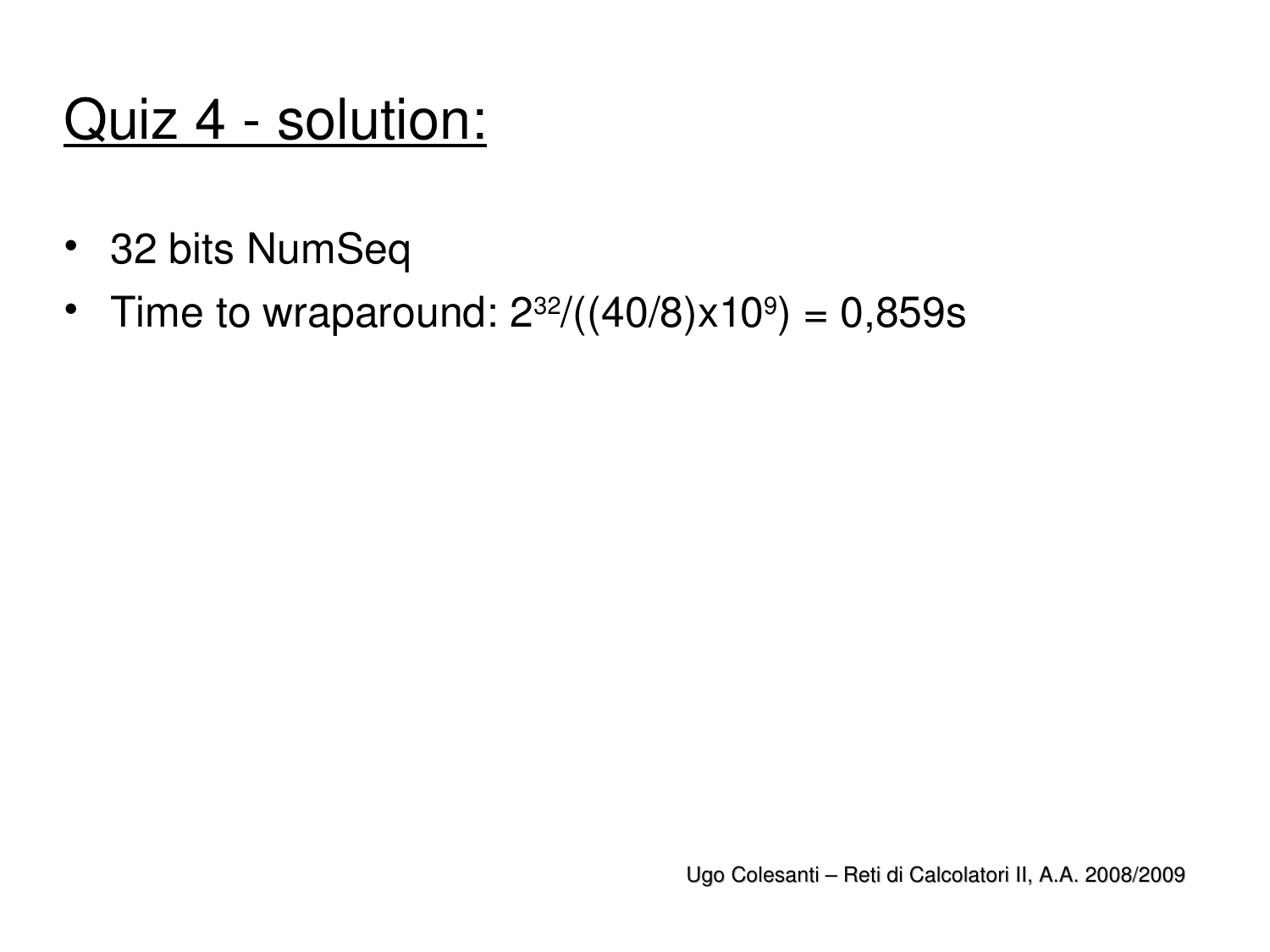# Quiz 5:

- TCP entity A sends 10KB message to TCP entity B
- Connection already established
- MSS used by  $A = 500$  bytes
- Initial NumSeq of  $A = 50$
- All packets reach destination

Quiz: which are the sequence numbers of segments sent from A to B ?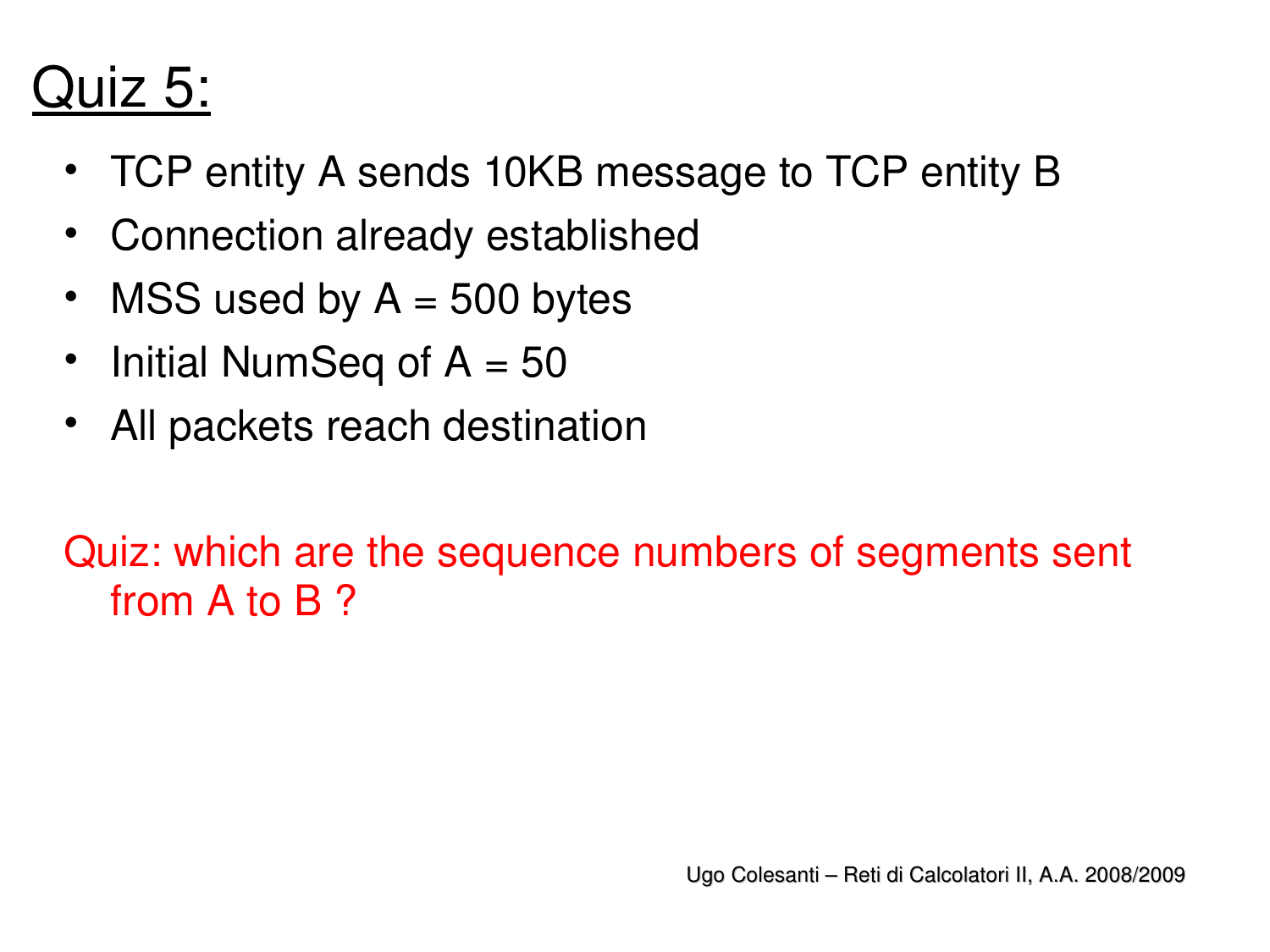# Quiz 5 - solution:

- 20 500 bytes segments (header not included in MSS)
- $\rightarrow$  NumSeq = 50 + (i-1)\*500, i= 1,2,....20

- Remark from RFC 879: "TCP maximum segment size and related topics"
	- The MSS counts only data octets in the segment, it does not count the TCP header or the IP header.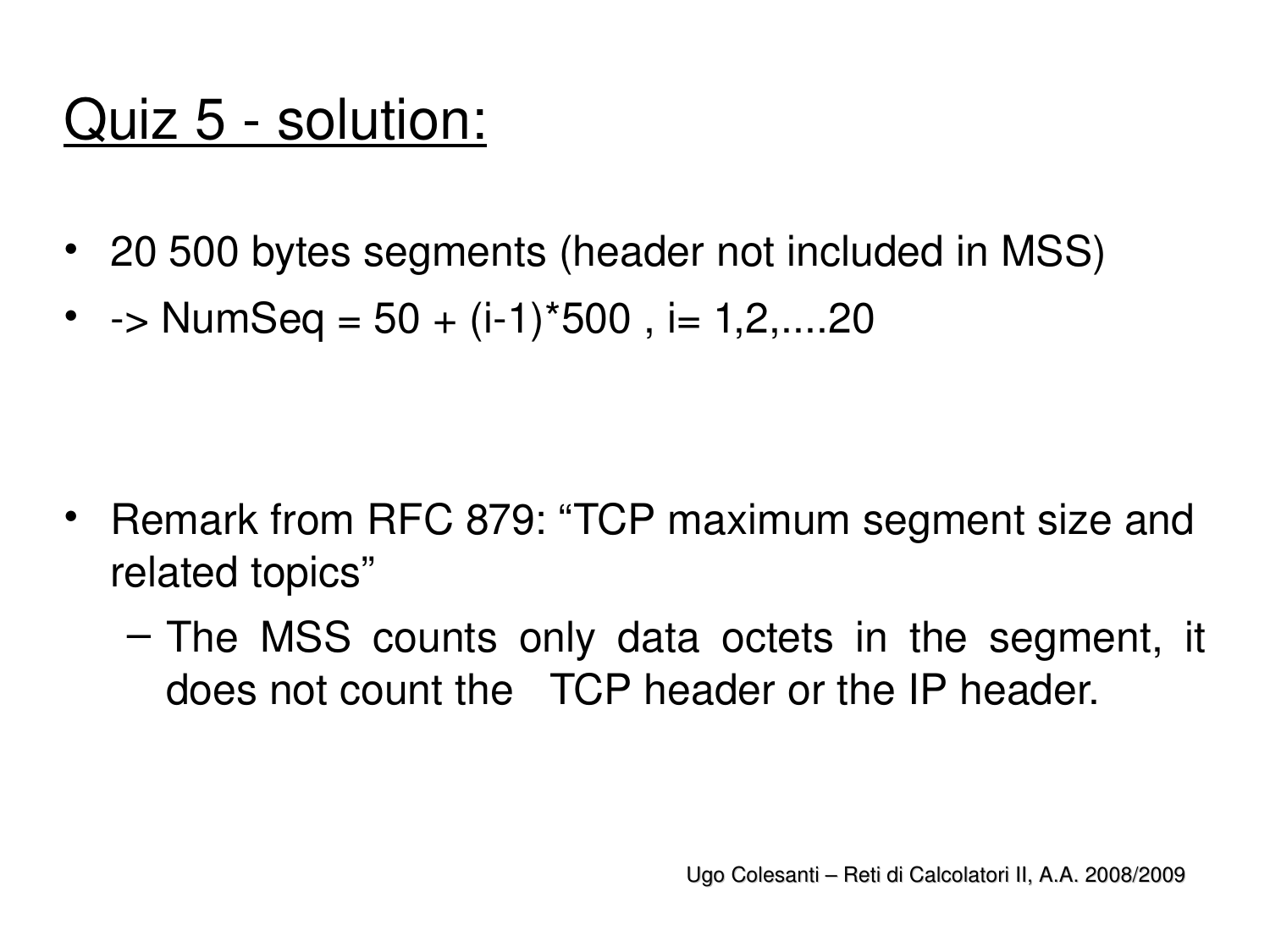### Quiz 6:

• Given the following routing table of a router R:

| Destination      | Gateway            | Owner                    | Netif |
|------------------|--------------------|--------------------------|-------|
|                  |                    |                          |       |
| 10.0.0.0/8       | directly connected | $\overline{\phantom{a}}$ | eth1  |
| 11.0.0.0/8       | directly connected | $\overline{\phantom{a}}$ | eth2  |
| 132.44.0.0/16    | 11.0.0.2           | Static                   | eth2  |
| 193.204.161.0/24 | 10.0.0.1           | <b>RIP</b>               | eth1  |

Propose a network topology that is compatible with the routing table above

Ugo Colesanti – Reti di Calcolatori II, A.A. 2008/2009